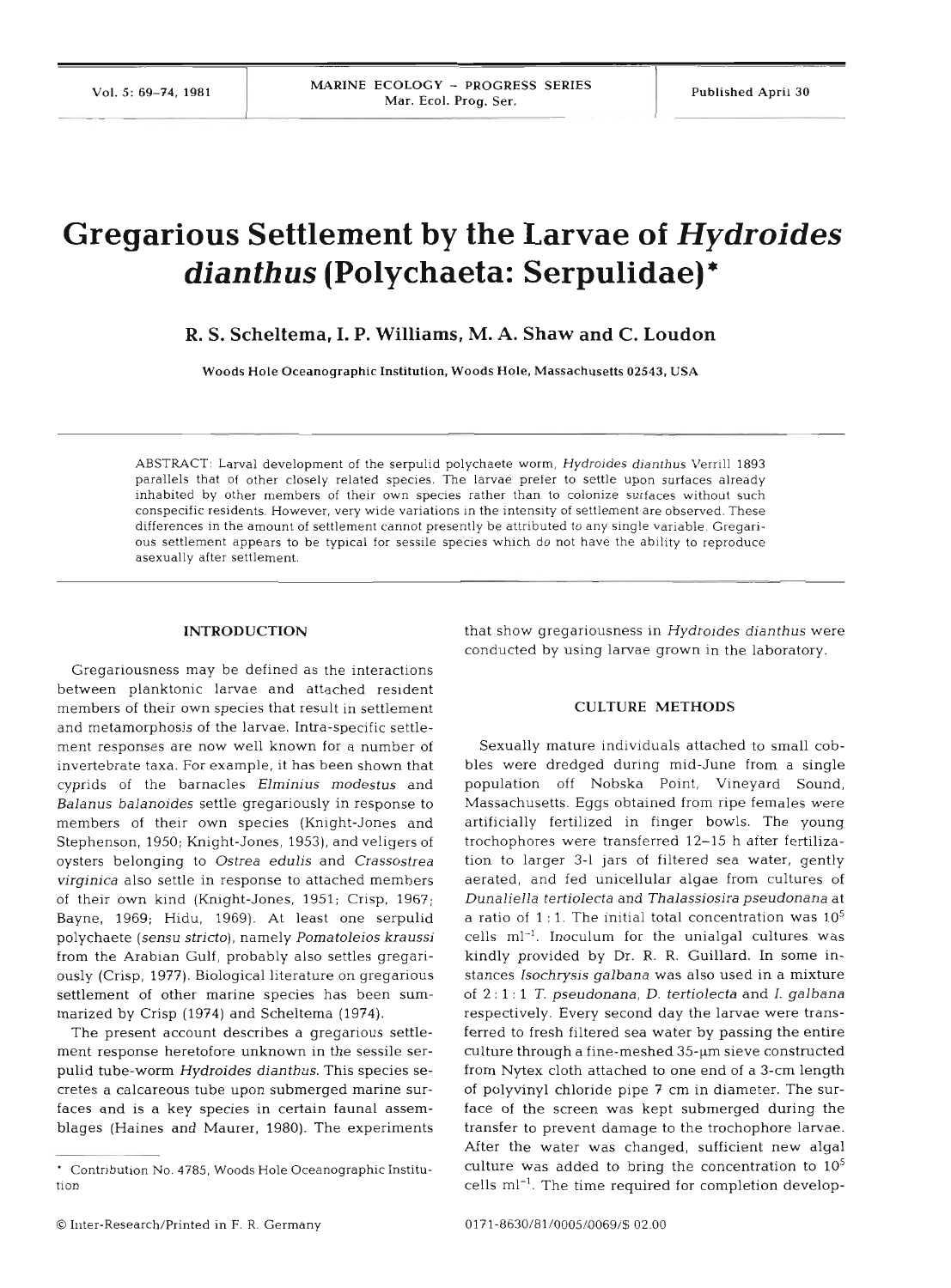ment to the settlement stage varied with both water temperature and the species of algae used. Except for the first few, all cultures were grown in a constanttemperature cabinet at 24 "C.

# **DESCRIPTION OF LARVAE**

The complete larval development of Hydroides dian*thus* Verrill, 1893 has not yet been described; it closely parallels that of the related species Hydroides norvegica portrayed by Wisely (1958). After fertilization, development proceeds by means of spiral cleavage to a typical trochophore stage. At 18 h this trochophore larva (Fig, la) is already actively swimming and has a prototroch (pr) which divides it into an episphere (ep) with an apical tuft (at) and a vaculated hyposphere (hy). The larva is about  $60-70 \mu m$  in diameter at the prototroch, and 85  $\mu$ m in length from apical tuft to the apex of the hyposphere. The length of the apical tuft is  $55-60 \mu m$ . At the end of 1.5 d a gut (oe, st, it) has formed and the larva is now feeding (Fig. lb). In addition to the prototroch a second ciliary band, the metatroch (mt) has formed. The mouth (m) opens between

the two bands of cilia, the anus (an) at base of the hyposphere. There is a single red eye spot (is); as development progresses a second eye spot forms on the opposite side. After about 5 d at 25 "C development has progressed to the settlement stage (Fig. lc). The larva now has 3 setigerous segments (ch-l, ch-2, ch-3), 2 setae extending from each setal sac (cs). There are also uncini (un) on the second and third segments, and a third set on what presumably will become the fourth segment. Terminally, there is an anal vacuole (av); anterior to this vacuole the anus (an) opens dorsally. Two bands of red pigment spots are evident associated with the anterior ciliary bands. The morphological and behavioral changes at settlement have been described in related forms by Segrove (1941) and Wisely (1958); they do not appear to differ significantly in Hydroides dianthus. At metamorphosis there is a transformation in which the prototroch and metatroch are lost; the larva sticks to the substratum and is no longer able to swim. Branchial rudiments appear (Fig. 2) and subsequently a tube is formed. The description here is only very brief because there are no substantive differences in the development of Hydroides dianthus and other related species that have already been well described elsewhere (Segrove, 1941).



Fig. 1. Hydroides dianthus. Developmental stages. (a) Early trochophore larvae after 18 h; (b) trochophore 1<sup>1</sup>/2 d after fertilization; digestive system is complete and has become functional; (c) 5-d larva which has reached the morphological stage at which settlement has become possible. an: anus; at: apical tuft; av: anal vesical; Ch-l, Ch-2, Ch-3: first, second and third palr of setae respectively; es: setal sac; ep: episphere; hy: hyposphere; is: single red eye spot, a second one develops later; it: intestine; m: mouth; mt: metatroch; oe: oesophagus; pr: prototroch; ps: bands of red pigments spots; st: stomach; un: uncini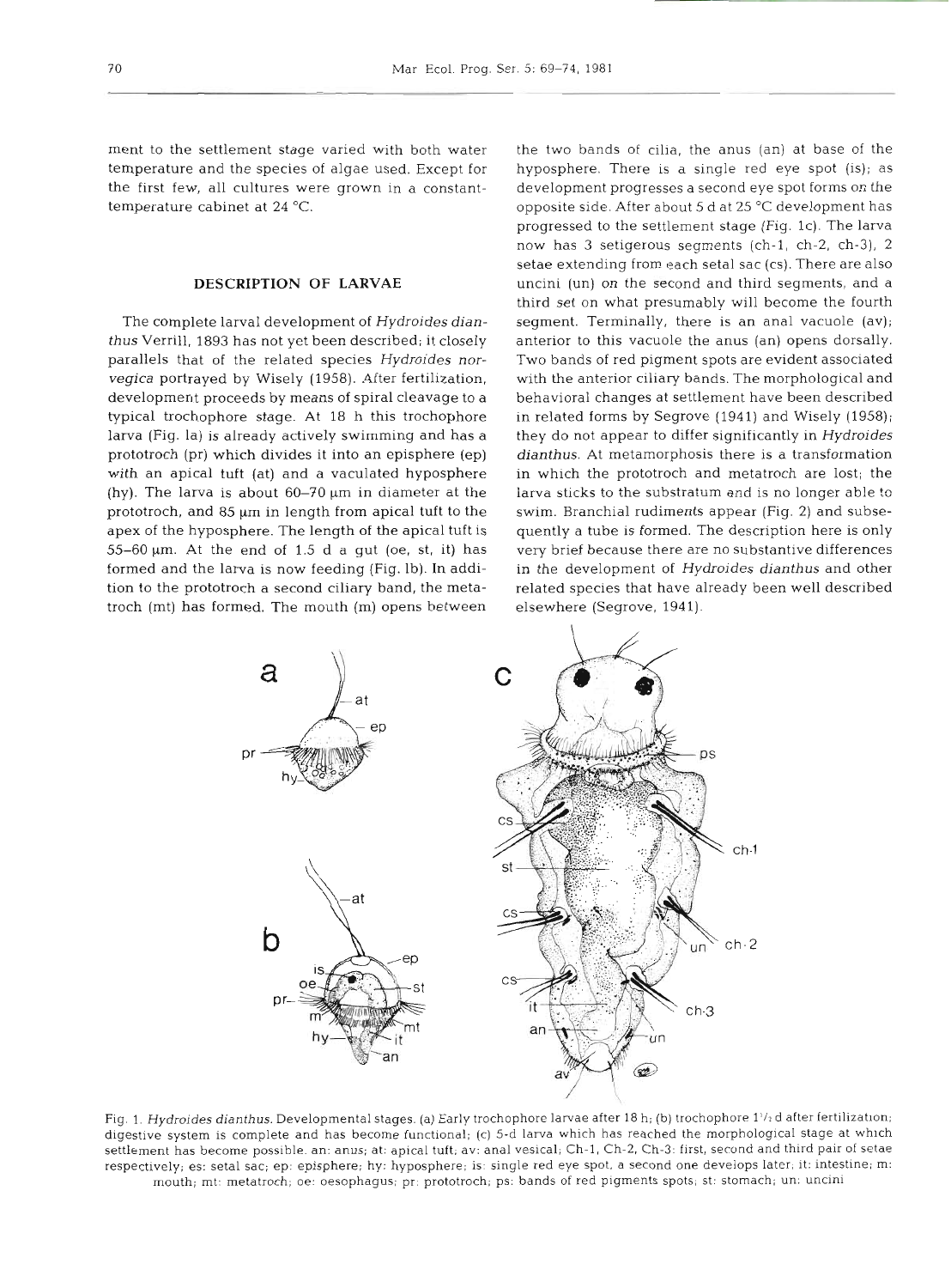

cm in diameter, containing approximately 0.8 1 sea later analysis.

Fig. 2 Hydroides dianthus. Settled larva. Metamorphosis has experiments slates of  $3.0 \times 1.5$  cm or glass slides of water. The larvae were presented with a control surface  $-$  a 1.5  $\times$  1.5 cm slate, left in a running seawater table for 2 days or more until it had acquired a microbial film  $-$  and an experimental surface  $-$  a slate of similar size to which were attached resident individuals of Hydroides dianthus. The slates were then placed on the bottom of the finger bowl, and larvae competent to settle were introduced. The concentration was such that there always remained an excess of larvae for the duration of the experiment. The finger bowls were placed in an evenly lighted culture cabinet, and pairs of control and experimental slates were placed in such a way that the results would not be affected by a bias related to their position in the bowls. No consistent differences were in fact observed between the pairs of slates from opposite sides of the bowls. No settlement occurred on the glass surfaces of the finger bowls during the course of the experiments because they were cleaned at the beginning of the experiment and had not acquired a suitable microbial film. In a few begun and a rudimentary branchial crown has formed either  $3.8 \times 2.5$  cm or  $2.0 \times 2.5$  cm were used. The results of the experiments were recorded by drawing **EXPERIMENTAL METHODS** the distributions both of settled larvae (Fig. **3)** and of resident species on squared paper by means of a cam-The experiments to demonstrate gregarious settle- era lucida on a binocular stereomicroscope (Wild M-5) ment were conducted in large clean finger bowls, 19- at 25X. This method provided a permanent record for



Fig. **3** Hydroides dianthus. Settlement of larvae on slates 3.0 **X** 1.5 cm; each dot indicates a newly settled individual. Larvae were given a choice of two surfaces. Right: Filmed surface without resident individuals of H. dianthus; settlement is sparse and occurred only after 12 h. Le f t : Surface with 72 resident individuals as shown by outlines of tubes; settlement is heavy, more than 20 times that on the right and most settlement occurred within the first 8 h. Filled circles: Larvae settled within the first 8 h; open circles: larvae settled between the 8th and 13th h of experiment; half filled circles: larvae settled between 13 and 18 h after beginning of experiment. Distribution was recorded on squared paper using a camera lucida on a stereo-microscope at 25X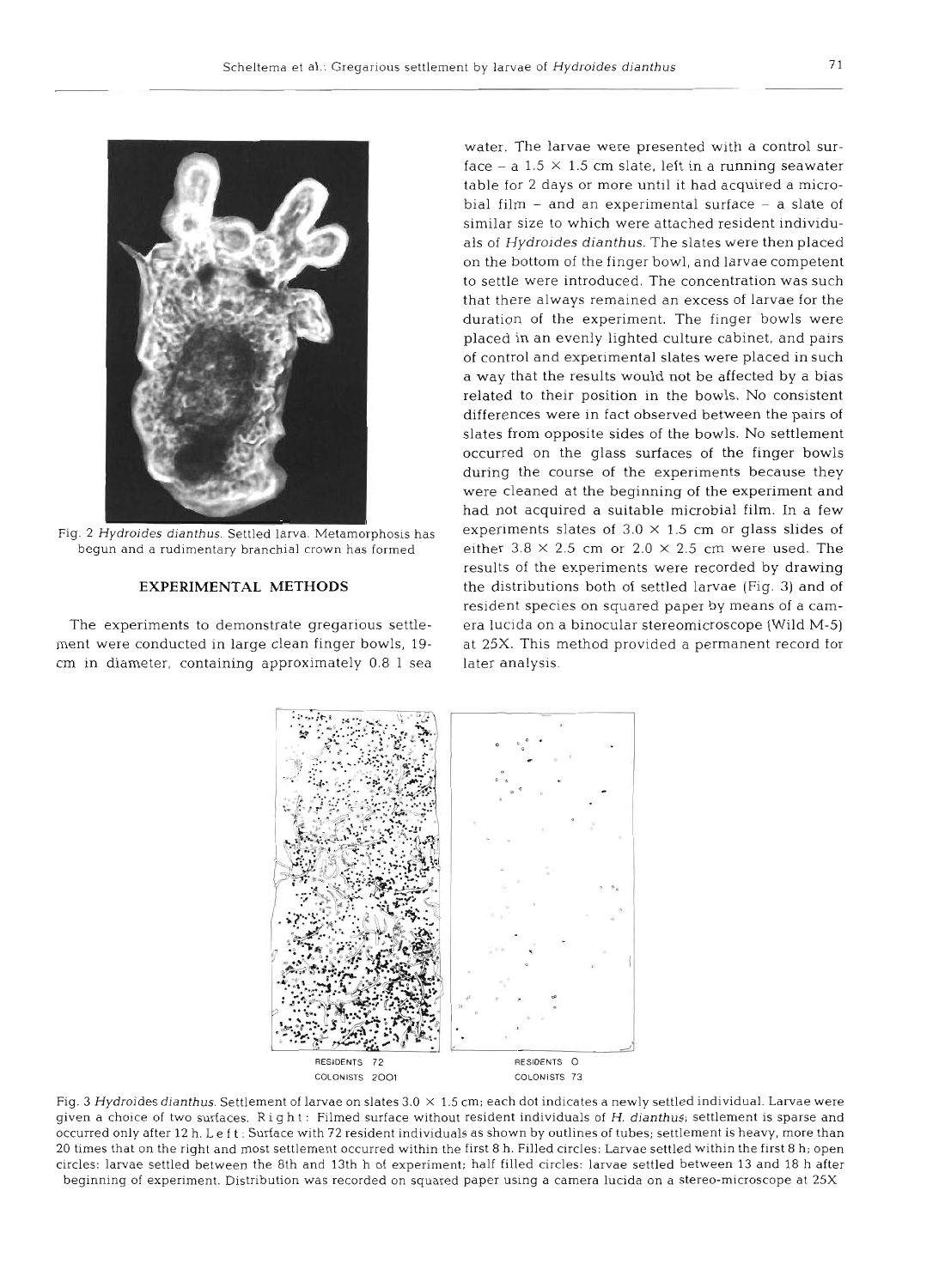# **RESULTS**

The outcome of the experiments were quickly apparent and in most instances quite striking: an example is shown in Figure **3.** Here the right-hand rectangle represents a  $3.0 \times 1.5$  cm control slate on which 73  $Hy$ droides dianthus larvae had settled after exposure for 18 h. Each newly settled individual is represented by a small circle. On the left is an experimental slate of the same dimensions initially populated, as indicated by the tubes, by 72 residents of H. dianthus; here 2001 colonizing larvae settled during the same time interval. Clearly, when given a choice most colonizers selected the slate on the left. Of 2074 colonizers, 96.4 % preferred to settle near resident members of their own species; only 3.6 % settled on the control slate. This result is further supported by 49 additional experiments summarized in Figure 4. Here the horizontal axis shows intervals indicating the percentage of total settlement (for each experiment) that occurred on the slates having resident individuals; the height of



Fig. 4. Hydroides dianthus. Distribution of results from 49 experiments showing percentages of the total number in each experiment that settled on slates or glass slides having resident members of their own species. Included are **34** experiments using  $1.5 \times 1.5$  cm slates, 6 experiments using  $3.8 \times 2.5$  cm glass slides. Horizontal axis shows percent of total larvae settling on resident slide; vertical axis: number of experiments (see also Table 1)

the bars shows the number of experiments in which the indicated percentage of settlement occurred. In approximately *l/3* of all experiments, more than 90 % of the colonizing larvae settled on slates or slides with resident individuals of their own species rather than on the controls, and in only two instances did less than half of the colonizers settle on slates with resident H. dianthus.

The non-parametric Mann-Whitney U test utilizing data from 34 experiments and values for the n u m b e r (rather than percentage) of larvae that settled shows a highly significant difference (P < 0.001) between experimental and control slates. Only data from slates of similar size, namely 1.5 **X** 1.5 cm, were used and are tabulated (Table 1).

There are large differences  $-$  up to 40-fold  $-$  in the intensity of larval settlement between experiments concealed by treating the data as in Figure 4. These differences (indicated in Table 1) may be attributed to a number of possible variables which include: (1) the number of attached resident Hydroides dianthus on the experimental slates; **(2)** the number of H. dianthus larvae available for settlement; **(3)** the age of the resident H. dianthus on experimental slates; (4) differences in the state of development of H. dianthus larvae, or -more precisely - the time elapsed since larvae



Fig. 5. Hydroides dianthus. Numbers of larvae settling in relation to the number of residents on  $1.5 \times 1.5$  cm slates. Data are from Table 1. A single point has been omitted - viz. settlement of 204 larvae on slate with 133 residents of Hydroides dianthus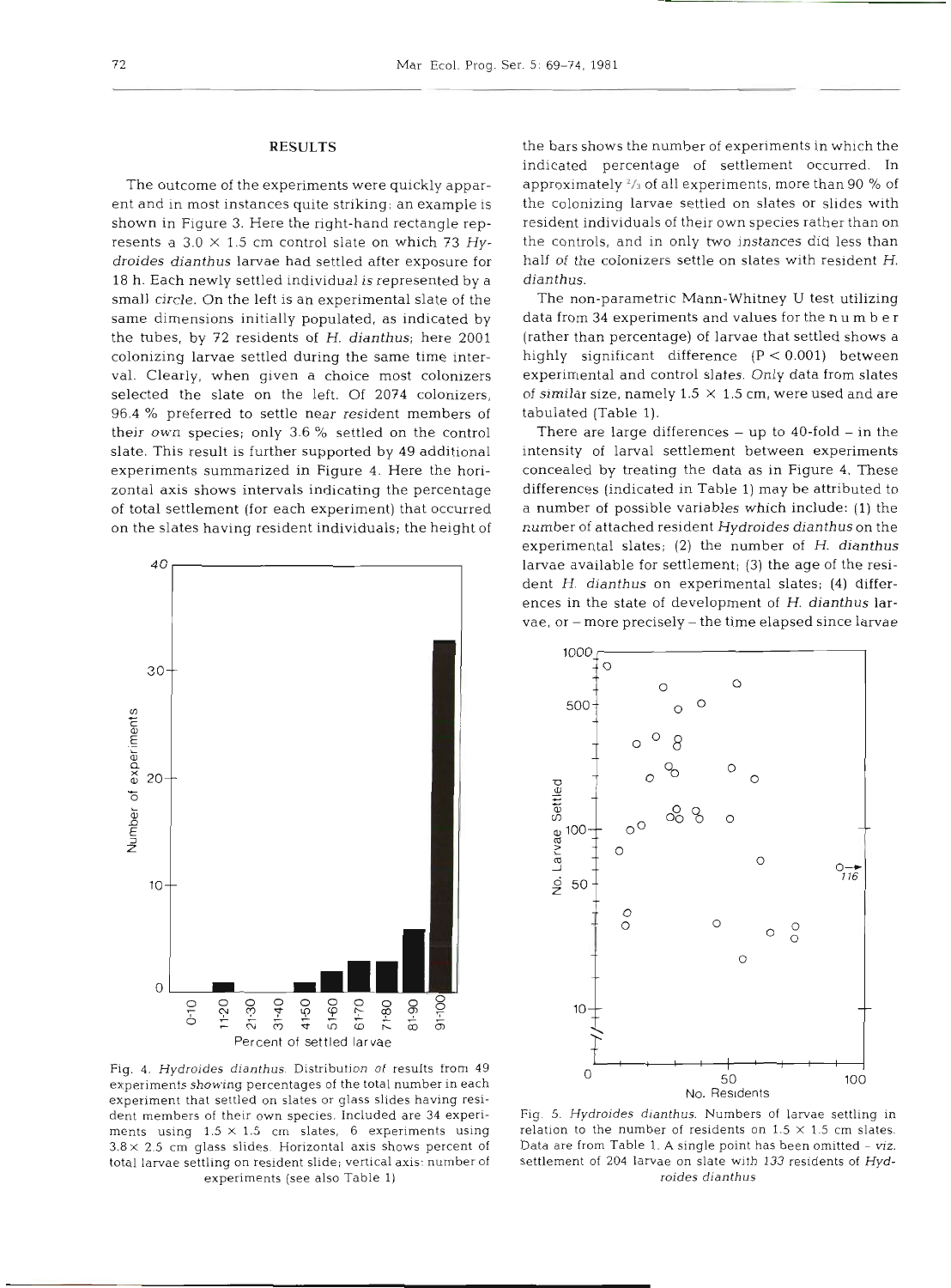| А<br>Slates with resident<br>individuals | B<br>Control slates | $\mathsf C$<br>Total $(A + B)$ | $\mathbf D$<br>Percent of total<br>on resident slates<br>(A/C X100) | E<br>No. of resident<br>individuals |
|------------------------------------------|---------------------|--------------------------------|---------------------------------------------------------------------|-------------------------------------|
| 818                                      | $\overline{4}$      | 822                            | 99.5                                                                | $\overline{4}$                      |
| 647                                      | 20                  | 667                            | 97.0                                                                | 52                                  |
| 633                                      | 156                 | 789                            | 80.2                                                                | 25                                  |
| 510                                      | 125                 | 635                            | 80.3                                                                | 39                                  |
| 466                                      | 39                  | 505                            | 92.3                                                                | 30                                  |
| 368                                      | 25                  | 393                            | 93.6                                                                | 12                                  |
| 343                                      | $\mathbf{1}$        | 344                            | 99.7                                                                | 127                                 |
| 340                                      | 15                  | 355                            | 95.8                                                                | 30                                  |
| 306                                      | 25                  | 331                            | 92.4                                                                | 15                                  |
| 300                                      | 4                   | 304                            | 98.6                                                                | 30                                  |
| 274                                      | 125                 | 399                            | 68.7                                                                | 27                                  |
| 221                                      | $\mathbf{1}$        | 222                            | 99.5                                                                | 50                                  |
| 206                                      | $\boldsymbol{0}$    | 206                            | 100.0                                                               | 29                                  |
| 204                                      | $\mathbf 0$         | 204                            | 100.0                                                               | 133                                 |
| 196                                      | $\mathbf{1}$        | 197                            | 99.4                                                                | 59                                  |
| 186                                      | 156                 | 342                            | 54.4                                                                | 20                                  |
| 160                                      | 11                  | 171                            | 93.6                                                                | 15                                  |
| 155                                      | 16                  | 171                            | 90.6                                                                | 37                                  |
| 135                                      | $\overline{2}$      | 137                            | 98.5                                                                | 28                                  |
| 135                                      | $\boldsymbol{0}$    | 135                            | 100.0                                                               | 52                                  |
| 133                                      | $\mathbf 0$         | 133                            | 100.0                                                               | 31                                  |
| 133                                      | 5                   | 138                            | 96.4                                                                | 39                                  |
| 115                                      | 53                  | 168                            | 68.5                                                                | 17                                  |
| 102                                      | 37                  | 139                            | 73.4                                                                | 13                                  |
| 76                                       | 4                   | 80                             | 95.0                                                                | 9                                   |
| 68                                       | $\boldsymbol{0}$    | 68                             | 100.0                                                               | 61                                  |
| 63                                       | $\boldsymbol{0}$    | 63                             | 100.0                                                               | 116                                 |
| 38                                       | 5                   | 43                             | 88.3                                                                | 12                                  |
| 30                                       | $\overline{0}$      | 30                             | 100.0                                                               | 45                                  |
| 29                                       | $\mathbf 0$         | 29                             | 100.0                                                               | 74                                  |
| 29                                       | 4                   | 33                             | 87.9                                                                | 11                                  |
| 27                                       | $\boldsymbol{0}$    | 27                             | 100.0                                                               | 65                                  |
| 25                                       | $\boldsymbol{0}$    | 25                             | 100.0                                                               | 74                                  |
| 19                                       | $\mathbf{0}$        | 19                             | 100.0                                                               | 55                                  |

| Table 1. Hydroides dianthus. Numbers of larvae settling gregariously on $1.5 \times 1.5$ cm slates with and without resident members |
|--------------------------------------------------------------------------------------------------------------------------------------|
| of their own species                                                                                                                 |

became physiologically competent to settle; and (5) qualitative differences in slime film on the panels.

Surprisingly, an examination of the data shows no striking relationship between the number of resident individuals and settlement of larvae (Fig. 5), at least not within the range of the resident population size used in our experiments. Inspection reveals no significant correlation between number of larvae on the vertical axis and residents in the horizontal axis  $(r = -0.17$ , not significant by analysis of variance). Because **Hydroides dianthus** larvae were always in excess in all experiments, it seems unlikely that their numbers affected the settlement intensity, although there is no direct evidence to support this contention. A test for an analysis of variance shows no relationship between settlement intensity and age of residents. Although there were differences in the mean settlement between experiments using larvae of 4, 5, 6, and **7** d (measured from time of fertilization) there

appeared to be no trend in the data, and older larvae did not consistently settle more readily than younger ones as might be expected. The variable most difficult to assess is qualitative differences in the microbial slime film affecting larval settlement. We know of no way to control readily the composition of such films.

### **DISCUSSION**

Two adaptations allow sessile marine forms to colonize successfully and rapidly the surfaces of hard substrata. On the one hand there are those species which, after settlement, rapidly reproduce asexually to form colonies that can completely pre-empt all available surface; examples are ascidians such as Botryllus schlosseri and the cheilostomatous bryozoan Schizoporella errata. On the other hand there are those forms that do not reproduce asexually after attachment; instead such species settle together in very large